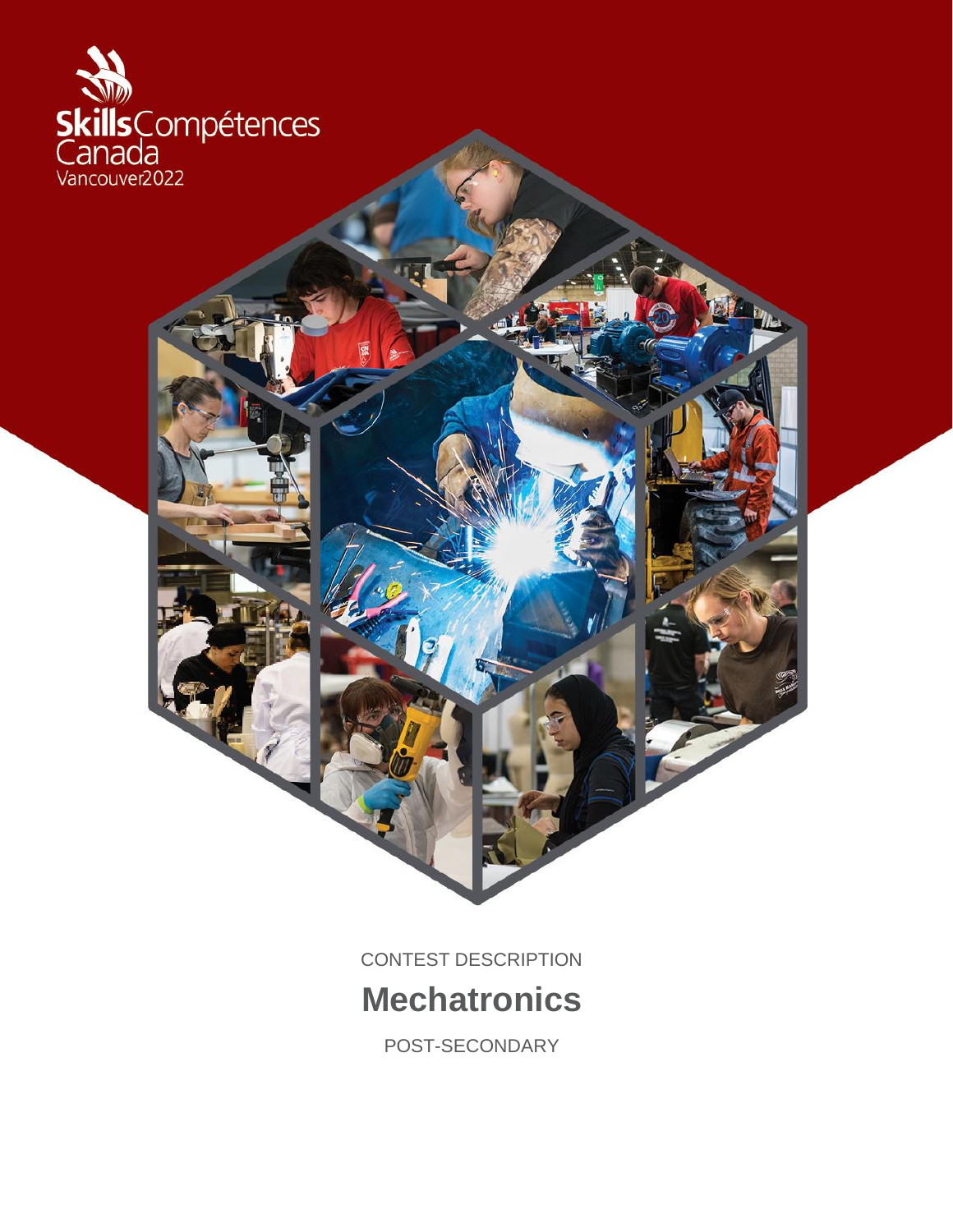

# Table of Contents

|                | 1 THE SKILLS FOR SUCCESS FOR CAREERS IN THE SKILLED TRADES |  |
|----------------|------------------------------------------------------------|--|
|                |                                                            |  |
|                |                                                            |  |
| $\overline{4}$ |                                                            |  |
| 5 <sup>5</sup> |                                                            |  |
| 6              |                                                            |  |
| $\overline{7}$ |                                                            |  |
| 8              |                                                            |  |
| 9              |                                                            |  |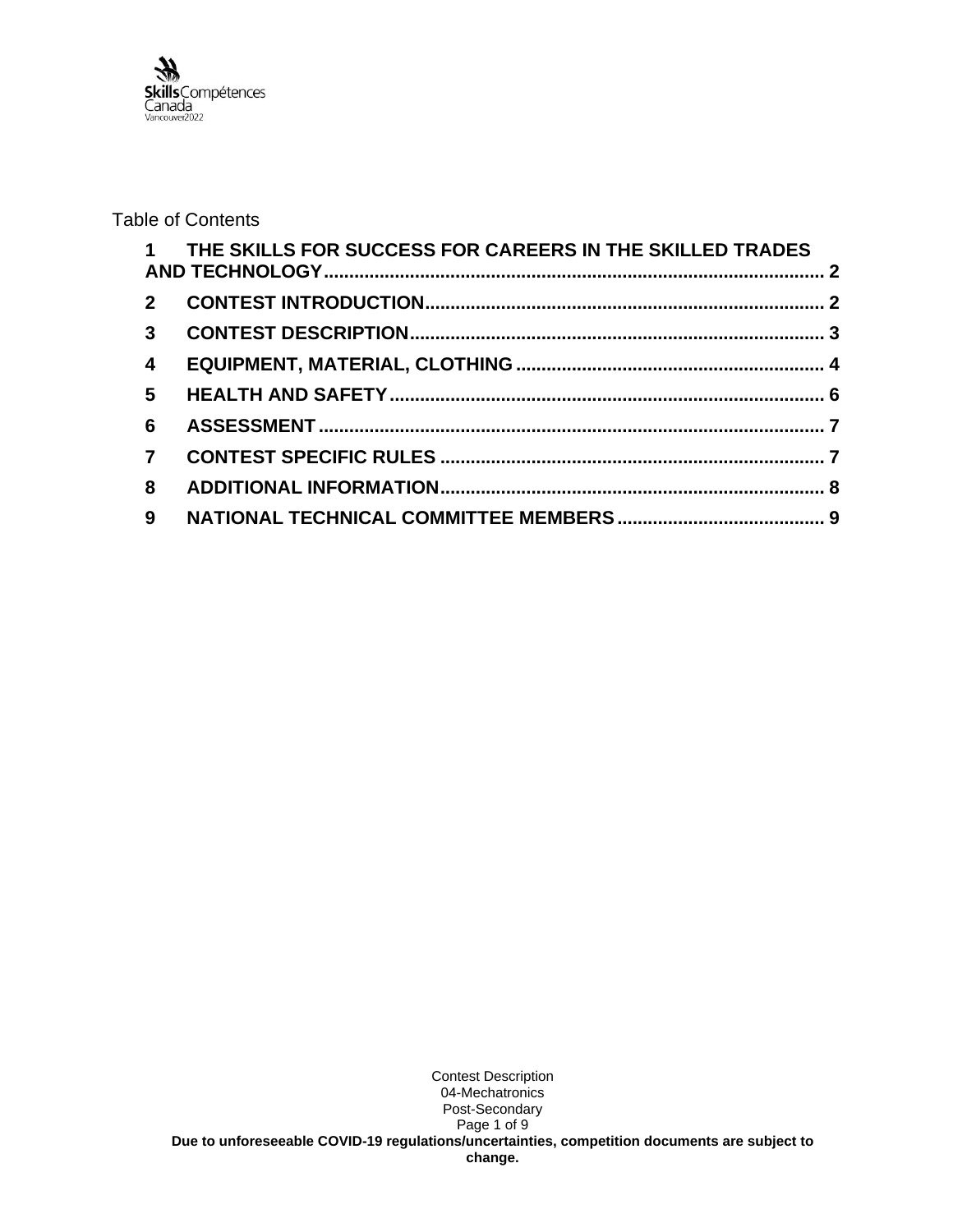

# <span id="page-2-0"></span>**1 THE SKILLS FOR SUCCESS FOR CAREERS IN THE SKILLED TRADES AND TECHNOLOGY**

In response to the evolving labour market and changing skill needs, the Government of Canada has launched the new Skills for Success *(former Essential Skills)* model defining nine key skills needed by Canadians to participate in work, in education and training, and in modern society more broadly. SCC is currently working with Employment and Social Development Canada (ESDC) to bring awareness of the importance of these skills that are absolutely crucial for success in Trade and Technology careers. Part of this ongoing initiative requires the integration and identification of the Skills for Success in contest descriptions, projects, and project documents. The next phase and very important aspect of our Skills for Success (SfS) initiative is to provide a *Skills Report Card* to each competitor at the Skills Canada National Competition. The purpose of the report card is to inform the competitor about their current level of nine identified Skills for Success based on their competition scores. With this knowledge, the competitor will be made aware which skill may require improvement. Full implementation is expected in the next Skills Canada National Competition.

The following 9 skills have been identified and validated as key skills for success for the workplace in the legend below:

<sup>1</sup>Numeracy, <sup>2</sup>Communication, <sup>3</sup>Collaboration, <sup>4</sup>Adaptability, <sup>5</sup>Reading, <sup>6</sup>Writing, <sup>7</sup>Problem Solving, <sup>8</sup>Creativity and Innovation, <sup>9</sup>Digital

These Skills for Success have been identified in section 2.4 and/or 3.2 of your Contest Description and if applicable, in your Project and supporting documents.

# <span id="page-2-1"></span>**2 CONTEST INTRODUCTION**

**2.1** Description of the associated work role(s) or occupation(s)

[https://www.skillscompetencescanada.com/en/skill\\_area/mechatronics/](https://www.skillscompetencescanada.com/en/skill_area/mechatronics/)

- **2.2** Purpose of the Challenge
	- The goal is to provide competitors with the opportunity to demonstrate certain skills and knowledge that every technician must have in the field of Manufacturing, Automation and Technology.
	- Mechatronics skills will be judged on a practical demonstration of abilities to complete the mechanical, electrical and pneumatic assembly of a manufacturing production system as well as creating and commissioning the controls based on a documented working sequence using Programmable Logic Controllers (PLC). Team of two participants.
	- Open to Mechatronics, Industrial Automation & Robotics, Instrumentation, Electro-Mechanical or related Technologies sectors.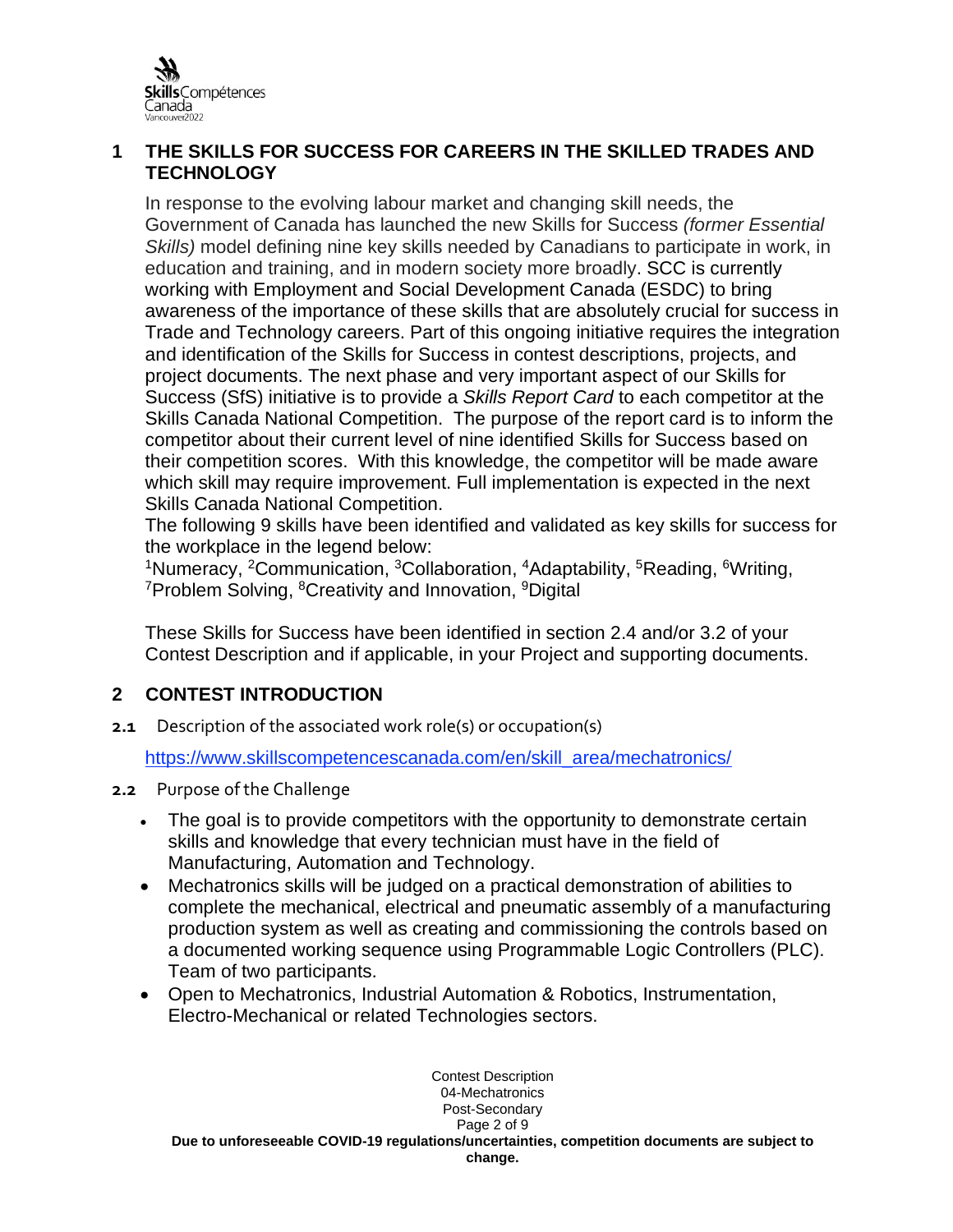

**2.3** Duration of contest

12 hours (6 hours a day for 2 days)

- **2.4** Skills and Knowledge to be tested.
	- General Electrical and Mechanical knowledge
	- Interpret and use electronic, electrical or mechanical schematics.*<sup>5</sup>*
	- Render operational and modify sequential mechanisms that have a PLC.*<sup>1</sup>*
	- Commissioning electrical, pneumatic and mechanical systems.
	- Programming PLCs*<sup>9</sup>*
	- Skillful troubleshooting techniques*<sup>7</sup>*
	- Speed of execution
	- Wiring skills
	- System Optimization (increasing the system performance)
	- Professional workmanship
	- Professional practices
	- Know-how to look for information efficiently in industrial equipment*<sup>5</sup>*

*Skills for Success – <sup>1</sup>Numeracy, <sup>5</sup>Reading, <sup>7</sup>Problem Solving, <sup>9</sup>Digital*

# <span id="page-3-0"></span>**3 CONTEST DESCRIPTION**

**3.1** List of documents produced and timeline for when competitors have access to the documents on the Skills/Compétences Canada website

| <b>DOCUMENT</b>          | DATE OF DISTRIBUTION |
|--------------------------|----------------------|
| Previous years documents | January 2022         |
| Professional Practice    | January 2022         |
| PLC Wiring               | January 2022         |

- **3.2** Tasks that may be performed during the contest
	- Unpacking and preparation of components including cutting cables to length, stripping of insulation and crimping of ferrules*<sup>1</sup>*
	- Install mechanical modules with proper alignment*<sup>1</sup>*
	- Wire solenoid valves and sensors according to schematics*<sup>5</sup>*
	- Pneumatic tubing for cylinders, valves terminals and service unit according to schematics*<sup>5</sup>*
	- Write PLC programs according to instructions*5, <sup>6</sup>*
	- Conduct maintenance task by replacing various components in the system
	- Debug and troubleshoot the assembly to operate according to instructions<sup>7</sup>
	- Optimize the system performance

*Skills for Success – <sup>1</sup>Numeracy, <sup>5</sup>Reading, <sup>6</sup>Writing, , <sup>7</sup>Problem Solving*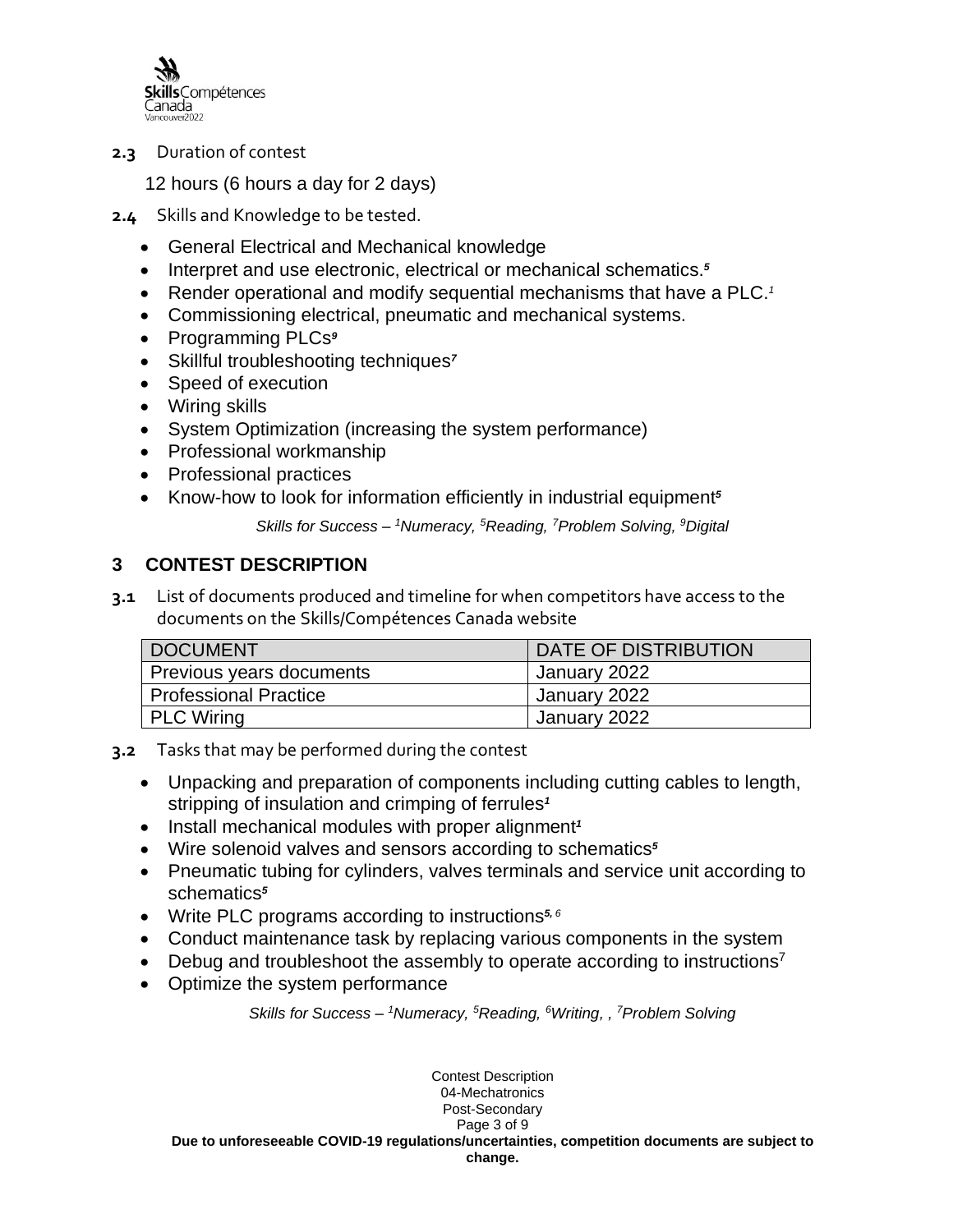

# <span id="page-4-0"></span>**4 EQUIPMENT, MATERIAL, CLOTHING**

- **4.1** Equipment and material provided by Skills/Compétences Canada
	- Manufacturing Production Stations (MPS®): A model of a real production system from Festo Didactic.
	- Pneumatic Tubing
	- Wires
	- Ferrules
	- Tie-wraps
	- Compressed Air
	- A 120 VAC power bar will be provided to each team complete with electrical power (15 amps).
	- Tubing cutter
	- Work pieces (Cylinder and Meter Bodies)

## **COMPETITORS WILL BE REQUIRED TO USE THE MATERIAL AND EQUIPMENT PROVIDED BY SCC. ALL OTHER MATERIAL AND EQUIPMENT WILL BE REMOVED FROM THE SKILL AREA.**

- **4.2** Equipment and material provided by the competitor
	- A PLC Programming Computer with PLC programming software. Computer and PLC to be free of all preprogramed PLC files. Only PLC software, and Windows will be allowed on this computer. Computer may be inspected by Judges prior to usage
	- A CAD Viewer Computer (can be the same computer as the PLC programming Computer) with AutoDesk Design Review software (free software) for viewing project 3D files provided at the competition. Computer and PLC to be free of all preprogramed PLC files.
	- 2x PLCs with a total of 48 inputs and 48 outputs (maximum 32 Inputs and 32 Outputs per PLC) and other necessary cables and tools. One PLC will be used for each or multiple MPS Workstations. PLCs must be able to pass tag or data information over a network connection.
		- $\circ$  A power supply (120 VAC to 24VDC) rated at least 4.5 amps should be used to power each PLC and the MPS station.
		- o All PLC inputs shall be sinking inputs. The sensors and buttons shall switch (source) +24VDC to each PLC input. Sensors are PNP type and shall source the current and the PLC input module will sink the current.
		- o All PLC outputs shall be sourcing outputs. The output shall switch (source) +24VDC to turn an individual load on. The load shall sink the current to 0VDC (Ground).
		- o The PLC outputs should be at least 400 mA. All I/Os are 24VDC.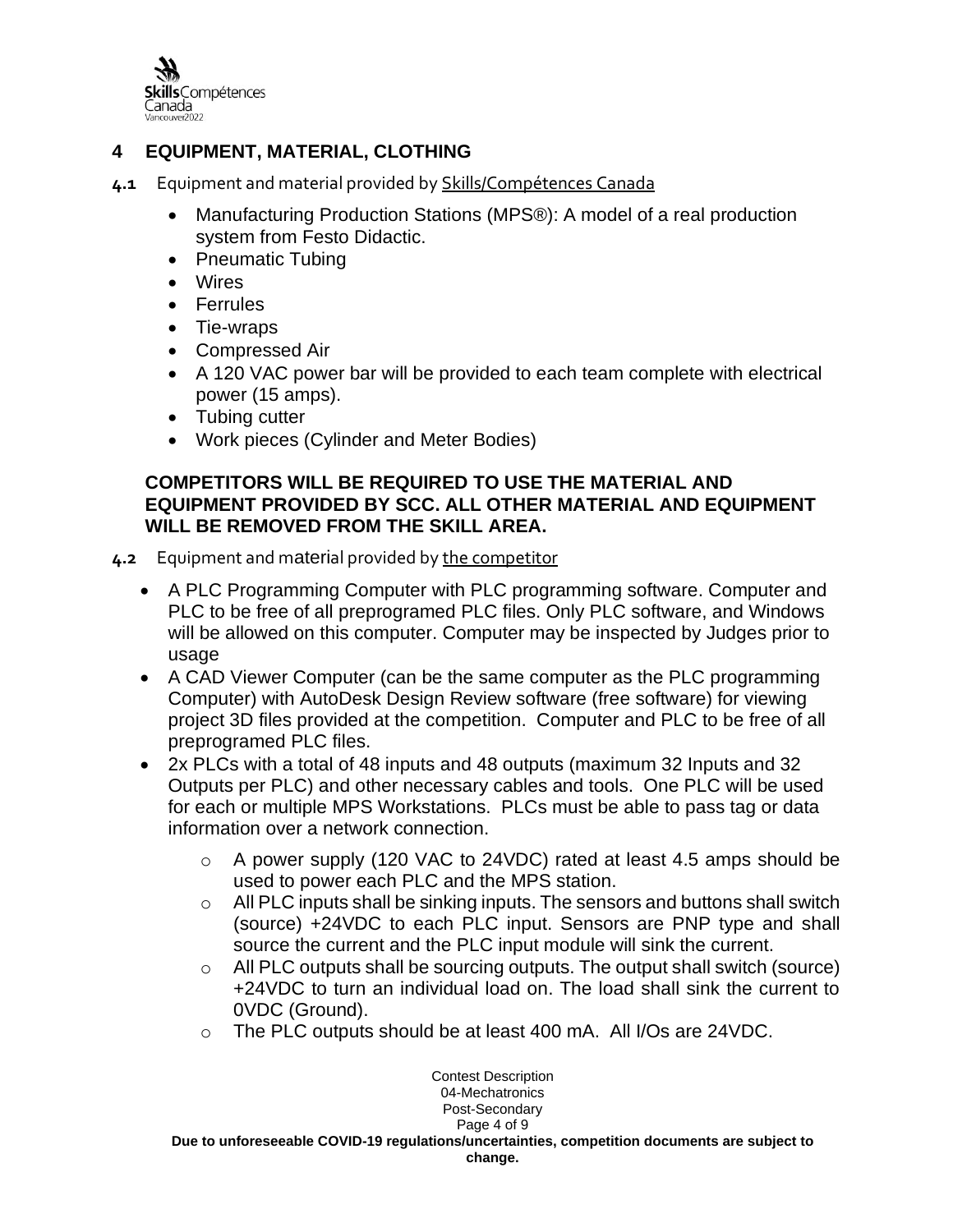

- $\circ$  Each team will have their own table. Mounting the PLC on a back-plate is recommended.
- o See PLC Wiring document posted on the Skills/Compétences Canada web site for more information
- SysLink cable connectors (IEEE 488) will be connected to the PLCs (6 cables in total)
	- $\circ$  Each cable will connect 8 Inputs and 8 Outputs to the PLC: One cable will connect from the PLC to the MPS station containing sensors and solenoid valves. The other cable will connect from the PLC to the control panel, which contains operator devices such as pushbuttons, switches and pilot lights.
	- o These cables must be connected to the PLCs before the competition.
- Multimeter (VOM)
- Set of Screwdrivers
	- o Recommended
	- o Pozi Drive PZ0, PZ1
		- $\blacksquare$  Philips #0, #1
		- - Flat 1.2, 1.6, 2.5, 6 mm
- Set of Hex metric keys.
	- o Recommended Sizes: 1.5, 2, 2.5, 3, 4, 5, 6, 8, 10 mm
- Set of Open-ended metric wrenches
	- o Recommended sizes: 7, 8, 9, 10, 19 mm
- Metric Socket wrenches and/or nut drivers
- Adiustable wrench
- Wire strippers
	- $\circ$  25mm2 to 1.5mm2 (AGW 24 16)
- Side and flush cutters
- Measuring tape or ruler (metric)
- Ferrule crimping tool
- Dustpan and a broom
- **Note:** No Internet connection will be allowed on any computer and NO PDA or Cell phone can be used during the competition.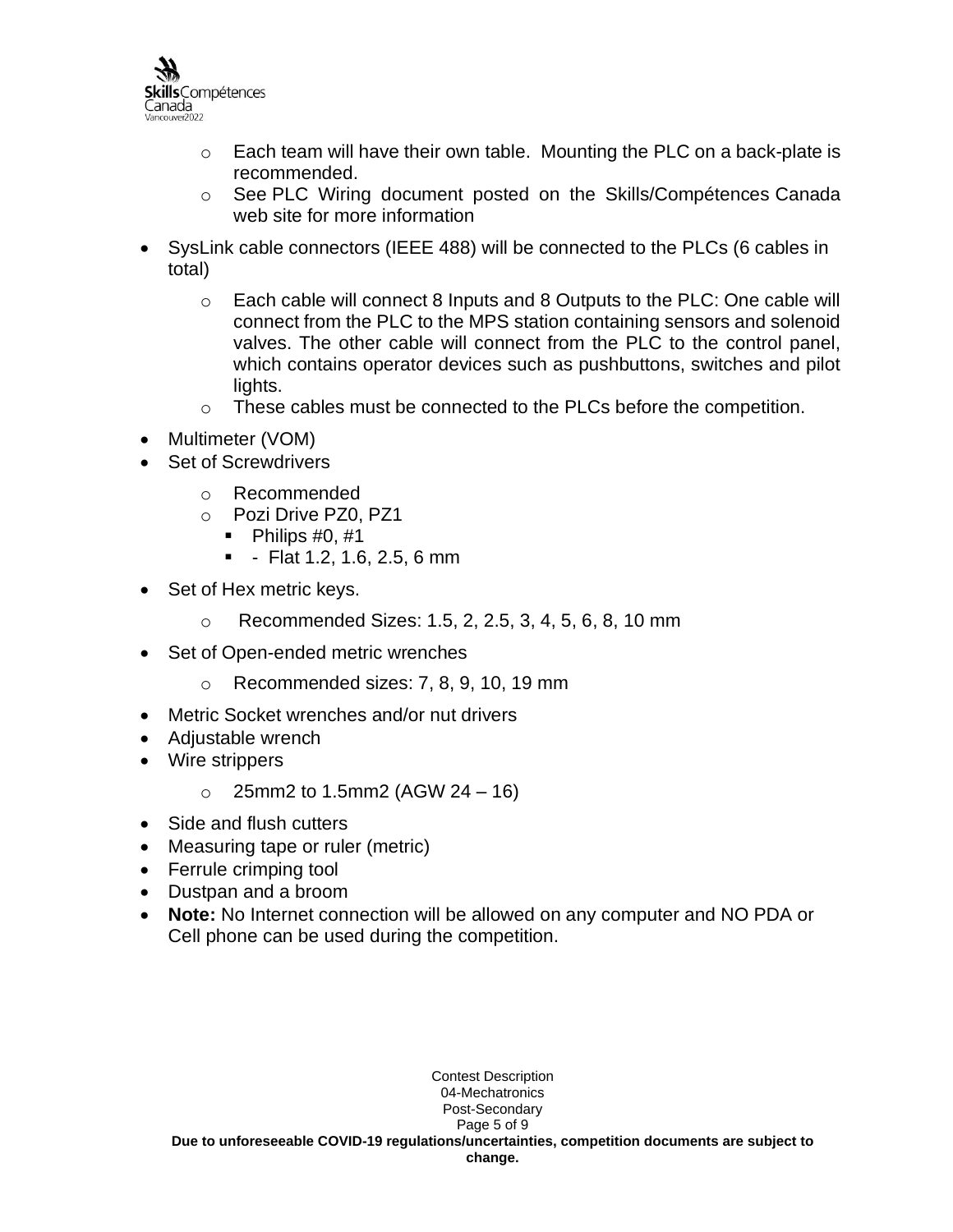

### **4.2.1** Toolboxes Guidelines

One of the objectives of SCC is the sustainability of the Competition. As a result, the toolboxes brought by Competitors will be restricted to the following maximum specifications.

The Competitor toolbox must not exceed 2 meters<sup>3</sup> in volume. It can be multiple toolboxes, but the total of all toolboxes must not exceed the maximum volume indicated. There is no exception to this rule. If the Competitor toolbox is larger than what is indicated, the Competitor with the guidance of the NTC, will need to remove items from the toolbox and those items will not be used during the competition. All tools must fit inside one or more toolboxes. Tools outside of a toolbox will not be permitted.

- **4.3** Required clothing provided by the competitor
	- Competitors are to be dressed in a clean and appropriate manner. The Mechatronics contest recommends that you wear long pants, belt, socks, and must wear close toe shoes
	- Jewellery such as rings, bracelets and necklaces or any deemed unsafe by competition judges shall be removed
	- Proper shop attire is to be worn (no loose straps, baggy sleeves etc.). Or any item deemed unsafe by competition judges

## <span id="page-6-0"></span>**5 HEALTH AND SAFETY**

**5.1** Safety program

SCC has implemented a comprehensive safety program as health and safety is an integral part of our competitions. Our safety program includes guidelines and procedures to make the work environment in each skill area safer.

#### **5.1.1** Safety manual

As part of our program a safety manual has been created to monitor and document health and safety within each skill area. It includes a definite plan of action designed to prevent accidents. The safety manual will be provided for every skill and these instructions must be followed and respected by all participants and officials at the SCNC.

#### **5.1.2** Safety workshop

During orientation, Competitors will participate in a Safety workshop and they will be expected to work and maintain a safe working area during the competition. Any Competitor breaking any health, safety, and environmental rules, may be required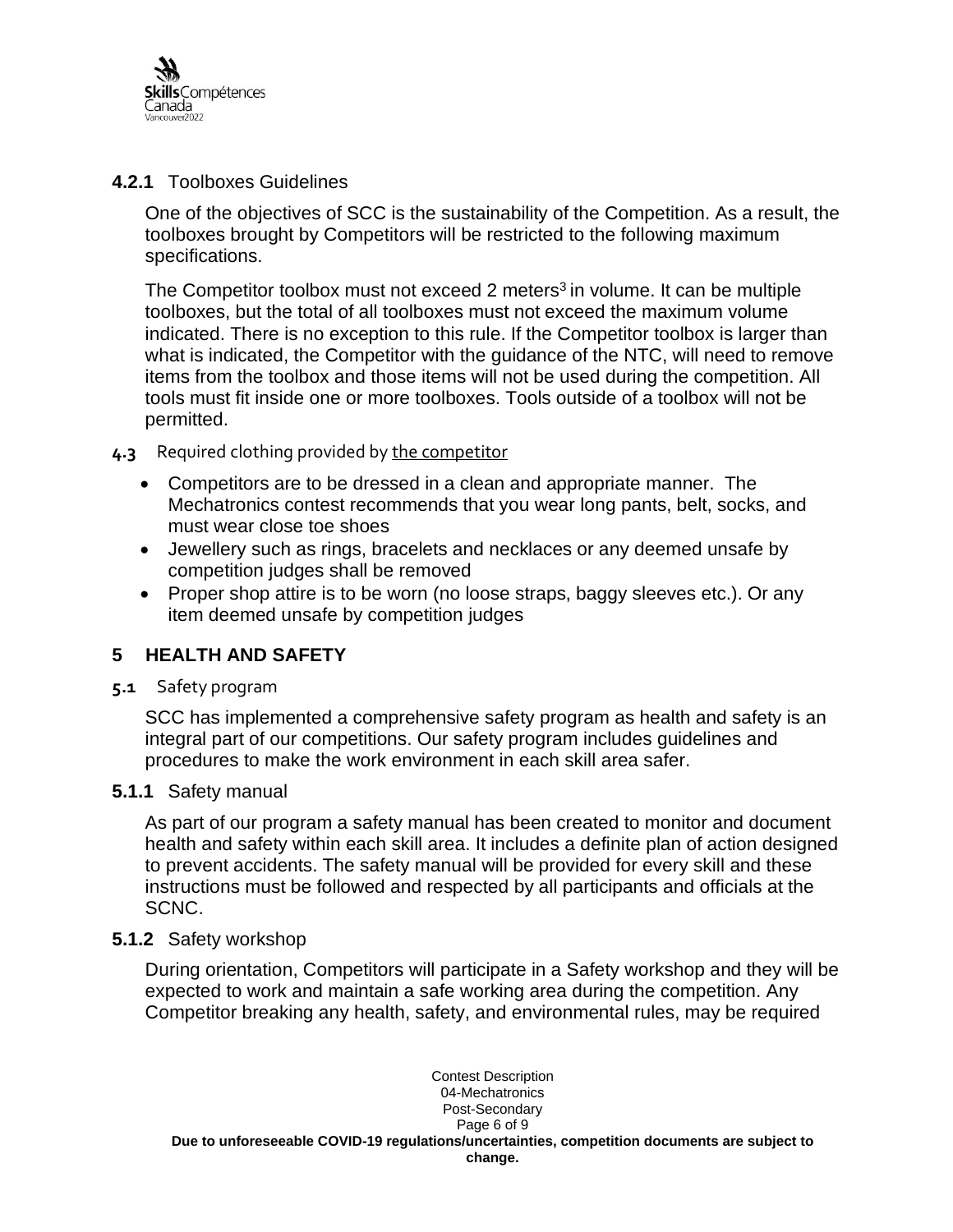

to undertake a second safety workshop, this will not affect the Competitor's competition time.

**5.2** COVID-19 Protocol

The COVID-19 guidelines will be shared as soon as they are available.

The COVID-19 guidelines will be subject to change based on the BC COVID-19 guidelines in place at the time of the competition.

- **5.3** List of required personal protective equipment (PPE) provided by Skills/Compétences Canada
	- Safety glasses will be mandatory during competition
- **5.4** List of required personal protective equipment (PPE) provided by the competitor

**Note**: Competitors who do not have the required protective equipment will not be allowed to participate in the competition

# <span id="page-7-0"></span>**6 ASSESSMENT**

**6.1** Point breakdown

**Note:** This list is subject to change.

| <b>TASKS</b>                  | /100 |
|-------------------------------|------|
| <b>Professional Practice</b>  | 20   |
| <b>Time Evaluation</b>        | 20   |
| I/O Check and Allocation      | 20   |
| <b>Expected functionality</b> |      |

# <span id="page-7-1"></span>**7 CONTEST SPECIFIC RULES**

Contest specific rules cannot contradict or take priority over the Competition Rules. They do provide specific details and clarity in areas that may vary from contest to contest. Any additional contest rules will be reviewed during the competitor orientation.

| <b>TOPIC/TASK</b>                                                     | <b>CONTEST SPECIFIC RULE</b>                                                                                                                                                                                                                                 |
|-----------------------------------------------------------------------|--------------------------------------------------------------------------------------------------------------------------------------------------------------------------------------------------------------------------------------------------------------|
| Use of technology -<br>personal laptops, tablets<br>and mobile phones | • Competitors are not allowed to bring personal<br>laptops tablets or mobile phones into the skill<br>area, only the PLC programming computers will<br>be allowed in the skill area and will remain in the<br>skill area for the duration of the competition |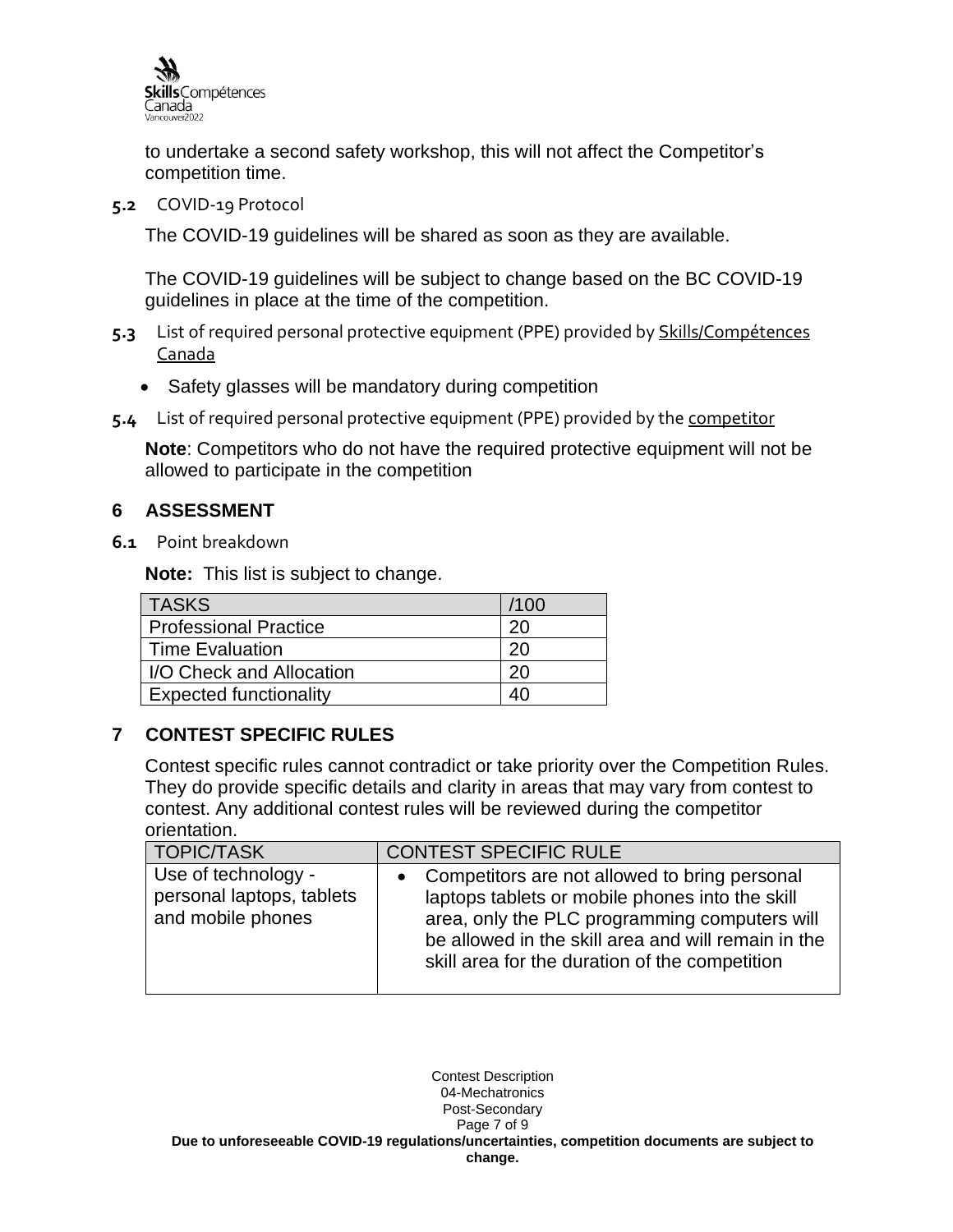

|                                 | National Technical Committee (NTC) members,<br>Interpreters and judges are allowed to use<br>personal devices in the skill area                                                                   |
|---------------------------------|---------------------------------------------------------------------------------------------------------------------------------------------------------------------------------------------------|
| Use of technology -<br>Internet | • Competitors are not allowed to use internet in<br>the skill area                                                                                                                                |
| Safety                          | At the discretion of the National Technical<br>Committee any competitor can be removed<br>from the skill area for not having the proper<br>safety equipment and/or not acting in a safe<br>manner |

# <span id="page-8-0"></span>**8 ADDITIONAL INFORMATION**

#### **8.1** Interpreter

If a competitor requires the help of an interpreter once onsite during the competition, the Skills/Compétences Canada Provincial/Territorial offices must advise Skills/Compétences Canada National Secretariat a minimum of 1 month prior to the competition or this service may not be guaranteed.

#### **8.2** Ties

- **Tiebreaker #1:** In the event of a tie, the team with the highest score in "Expected Functionality" over the two days will be declared the winner.
- **Tiebreaker #2:** If a second tie occurs, the team with the highest score in "Time Evaluation" over the two days will be declared the winner.
- **Tiebreaker #3:** If a third tie occurs, the team with highest score in "I/O Check and Allocation" over the two days will be declared the winner.
- **8.3** Test Project change at the Competition

Where the Test Project has been circulated to Competitors in advance, NTC shall change a maximum of 30% of the work content. Please refer to the Competition Rules.

**8.4** Competition rules

Refer to the competition rules of the Skills Canada National Competition which can be found on our website.